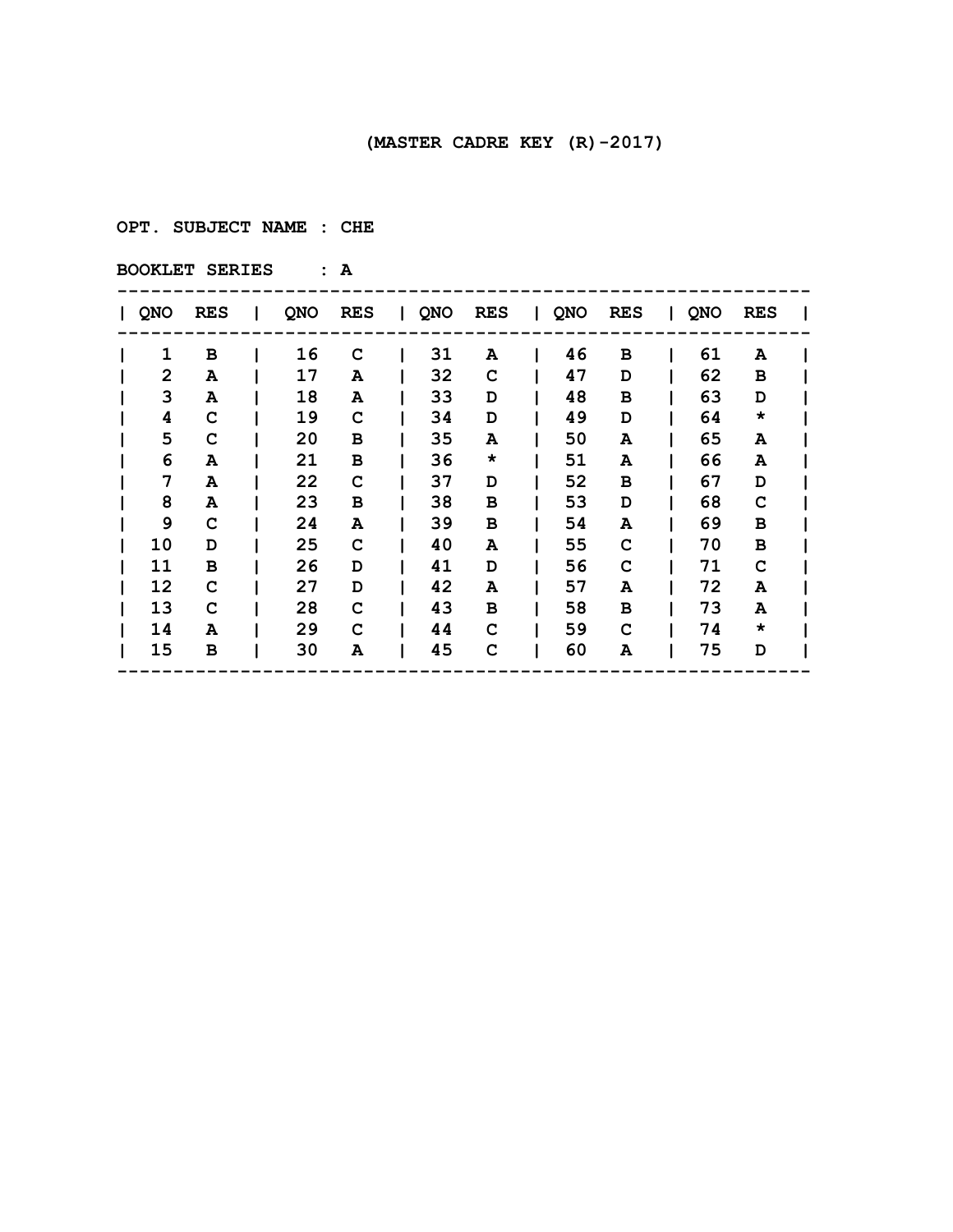**OPT. SUBJECT NAME : CHE**

| QNO | <b>RES</b> | L | QNO | RES     | QNO | <b>RES</b> | I QNO | <b>RES</b> | QNO | <b>RES</b> |  |
|-----|------------|---|-----|---------|-----|------------|-------|------------|-----|------------|--|
| 1   | C          |   | 16  | D       | 31  | D          | 46    | $\star$    | 61  | C          |  |
| 2   | в          |   | 17  | A       | 32  | A          | 47    | A          | 62  | C          |  |
| 3   | в          |   | 18  | $\star$ | 33  | A          | 48    | A          | 63  | A          |  |
| 4   | C          |   | 19  | D       | 34  | в          | 49    | D          | 64  | A          |  |
| 5   | в          |   | 20  | в       | 35  | D          | 50    | C          | 65  | A          |  |
| 6   | A          |   | 21  | в       | 36  | A          | 51    | в          | 66  | C          |  |
| 7   | C          |   | 22  | A       | 37  | C          | 52    | в          | 67  | D          |  |
| 8   | D          |   | 23  | D       | 38  | C          | 53    | C          | 68  | в          |  |
| 9   | D          |   | 24  | A       | 39  | A          | 54    | A          | 69  | C          |  |
| 10  | C          |   | 25  | в       | 40  | в          | 55    | A          | 70  | C          |  |
| 11  | C          |   | 26  | C       | 41  | C          | 56    | $\star$    | 71  | Α          |  |
| 12  | A          |   | 27  | c       | 42  | A          | 57    | D          | 72  | в          |  |
| 13  | A          |   | 28  | в       | 43  | A          | 58    | в          | 73  | C          |  |
| 14  | C          |   | 29  | D       | 44  | в          | 59    | A          | 74  | A          |  |
| 15  | D          |   | 30  | в       | 45  | D          | 60    | A          | 75  | Α          |  |
|     |            |   |     |         |     |            |       |            |     |            |  |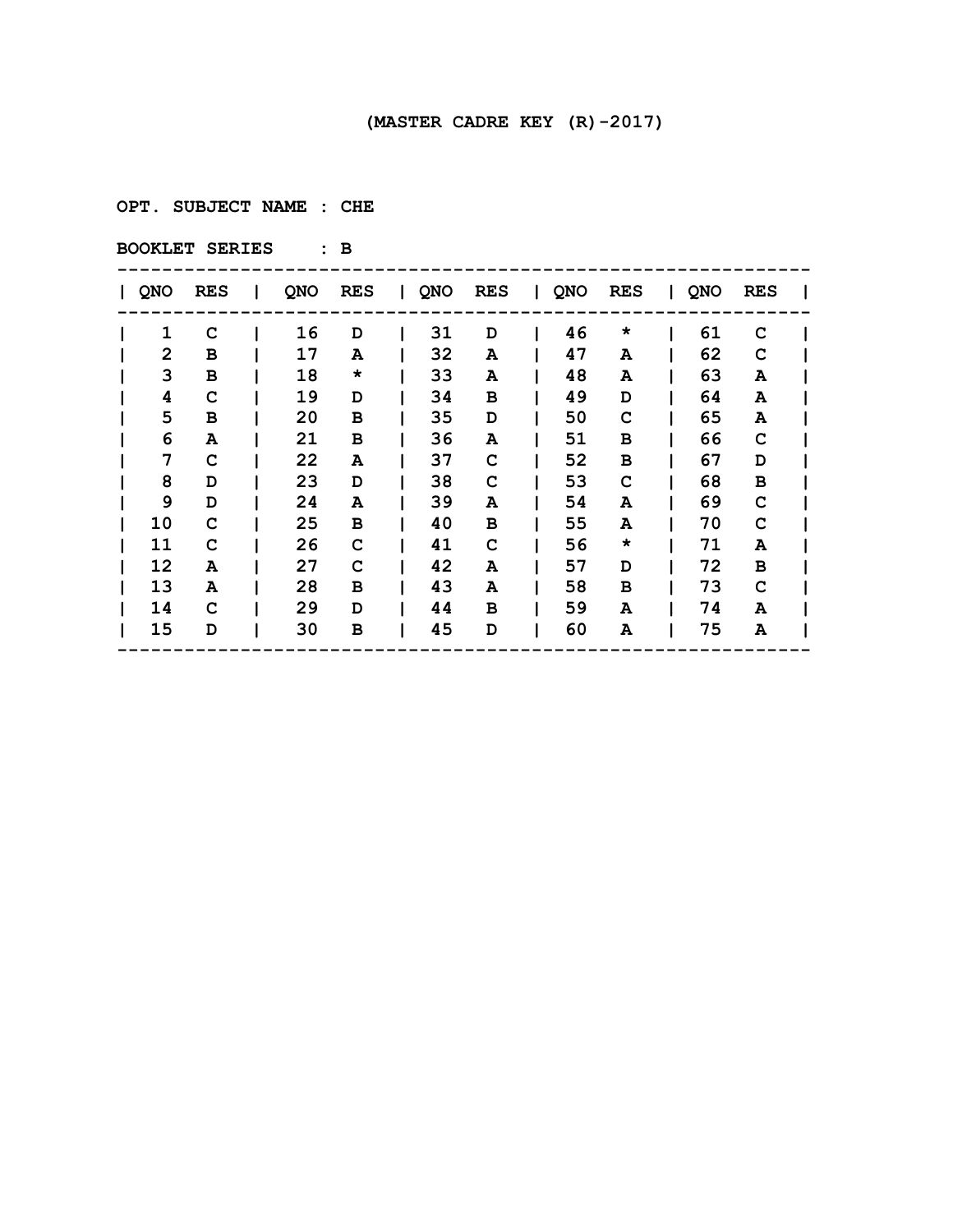**OPT. SUBJECT NAME : CHE**

| QNO | <b>RES</b> | L | QNO | <b>RES</b> | QNO | <b>RES</b> | I QNO | <b>RES</b> | QNO | <b>RES</b> |  |
|-----|------------|---|-----|------------|-----|------------|-------|------------|-----|------------|--|
| 1   | C          |   | 16  | C          | 31  | $\star$    | 46    | A          | 61  | C          |  |
| 2   | C          |   | 17  | A          | 32  | D          | 47    | в          | 62  | A          |  |
| 3   | в          |   | 18  | A          | 33  | в          | 48    | C          | 63  | A          |  |
| 4   | D          |   | 19  | в          | 34  | A          | 49    | A          | 64  | C          |  |
| 5   | в          |   | 20  | D          | 35  | A          | 50    | A          | 65  | D          |  |
| 6   | D          |   | 21  | $\star$    | 36  | C          | 51    | C          | 66  | D          |  |
| 7   | A          |   | 22  | Α          | 37  | C          | 52    | в          | 67  | A          |  |
| 8   | A          |   | 23  | A          | 38  | A          | 53    | в          | 68  | $\star$    |  |
| 9   | в          |   | 24  | D          | 39  | A          | 54    | C          | 69  | D          |  |
| 10  | D          |   | 25  | c          | 40  | A          | 55    | в          | 70  | в          |  |
| 11  | A          |   | 26  | в          | 41  | C          | 56    | A          | 71  | в          |  |
| 12  | C          |   | 27  | в          | 42  | D          | 57    | C          | 72  | A          |  |
| 13  | C          |   | 28  | c          | 43  | в          | 58    | D          | 73  | D          |  |
| 14  | A          |   | 29  | A          | 44  | C          | 59    | D          | 74  | A          |  |
| 15  | в          |   | 30  | A          | 45  | C          | 60    | C          | 75  | в          |  |
|     |            |   |     |            |     |            |       |            |     |            |  |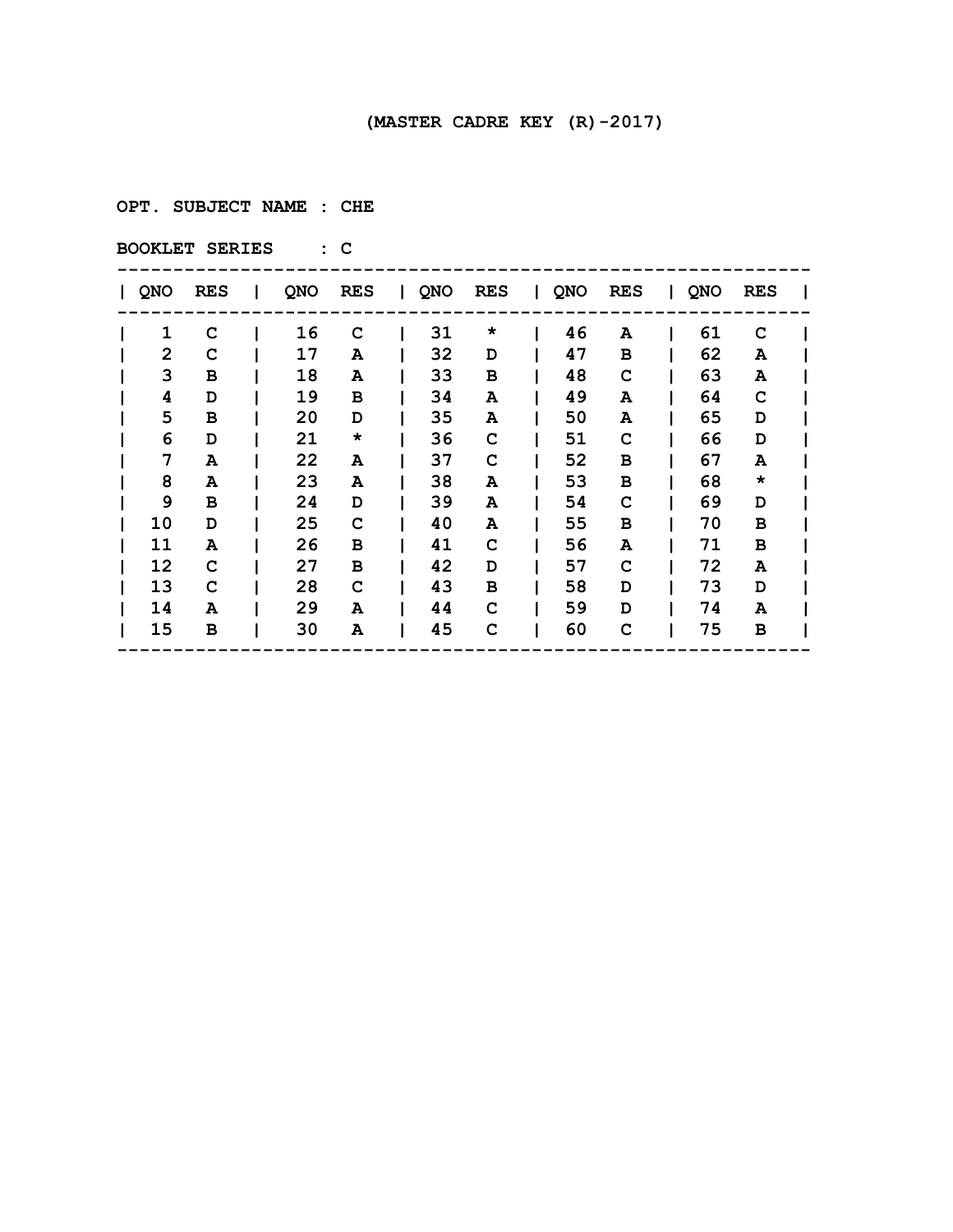**OPT. SUBJECT NAME : CHE**

| QNO | <b>RES</b> | I. | QNO | RES | QNO | <b>RES</b> | I QNO | <b>RES</b> | QNO | <b>RES</b> |  |
|-----|------------|----|-----|-----|-----|------------|-------|------------|-----|------------|--|
| 1   | A          |    | 16  | Α   | 31  | в          | 46    | $\star$    | 61  | A          |  |
| 2   | D          |    | 17  | A   | 32  | C          | 47    | D          | 62  | в          |  |
| 3   | C          |    | 18  | A   | 33  | в          | 48    | в          | 63  | D          |  |
| 4   | в          |    | 19  | C   | 34  | A          | 49    | в          | 64  | A          |  |
| 5   | в          |    | 20  | D   | 35  | C          | 50    | A          | 65  | C          |  |
| 6   | C          |    | 21  | в   | 36  | D          | 51    | D          | 66  | C          |  |
| 7   | A          |    | 22  | C   | 37  | D          | 52    | A          | 67  | A          |  |
| 8   | A          |    | 23  | C   | 38  | C          | 53    | в          | 68  | в          |  |
| 9   | *          |    | 24  | Α   | 39  | C          | 54    | C          | 69  | C          |  |
| 10  | D          |    | 25  | в   | 40  | A          | 55    | c          | 70  | Α          |  |
| 11  | в          |    | 26  | C   | 41  | A          | 56    | в          | 71  | Α          |  |
| 12  | A          |    | 27  | A   | 42  | C          | 57    | D          | 72  | в          |  |
| 13  | A          |    | 28  | A   | 43  | D          | 58    | в          | 73  | D          |  |
| 14  | C          |    | 29  | C   | 44  | D          | 59    | D          | 74  | $\star$    |  |
| 15  | C          |    | 30  | в   | 45  | A          | 60    | A          | 75  | A          |  |
|     |            |    |     |     |     |            |       |            |     |            |  |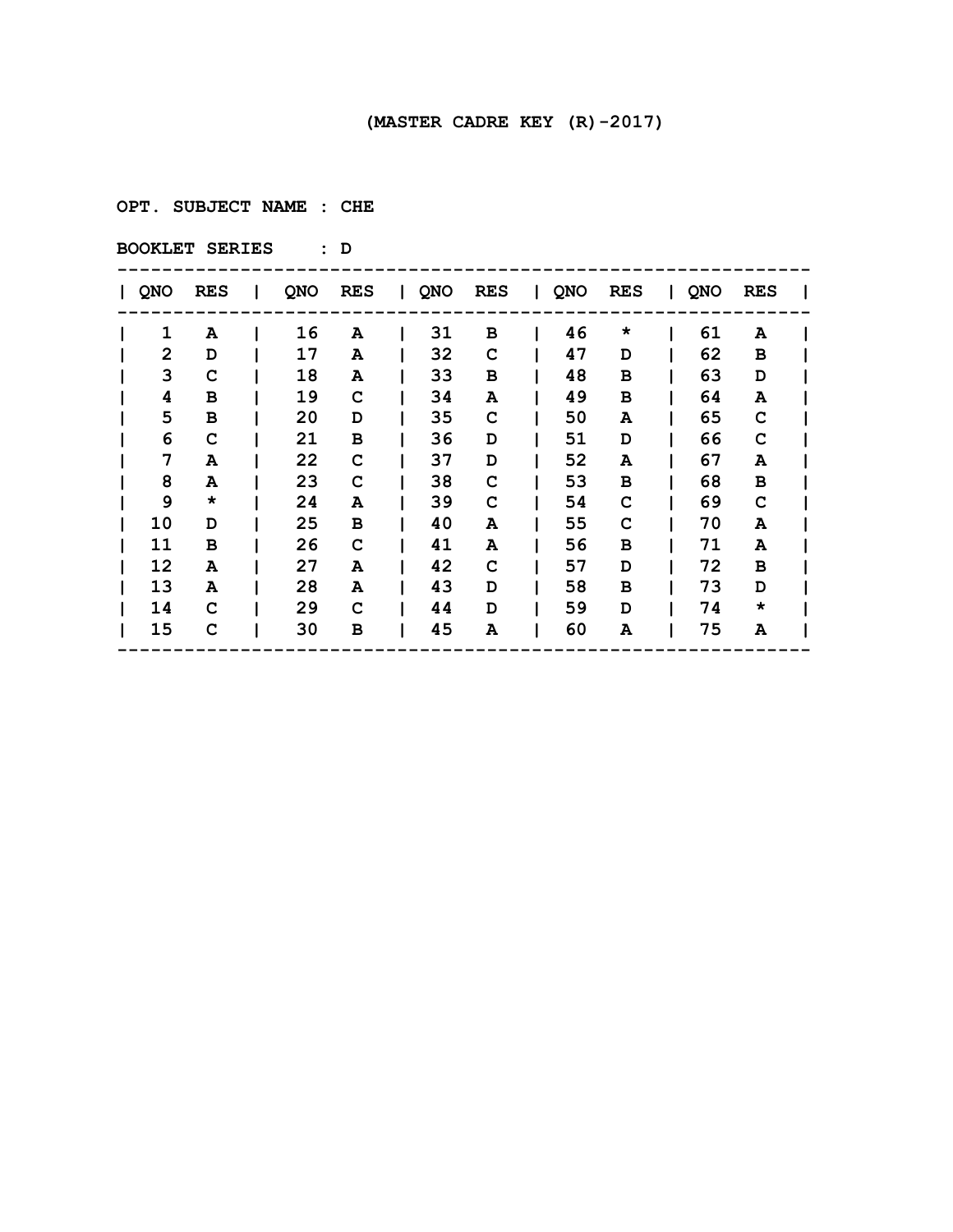**OPT. SUBJECT NAME : PHY**

| QNO | <b>RES</b> | L | QNO | <b>RES</b> | QNO | <b>RES</b> | QNO | <b>RES</b> | QNO | <b>RES</b> |  |
|-----|------------|---|-----|------------|-----|------------|-----|------------|-----|------------|--|
| 1   | D          |   | 16  | C          | 31  | в          | 46  | A          | 61  | A          |  |
| 2   | A          |   | 17  | D          | 32  | C          | 47  | C          | 62  | C          |  |
| 3   | в          |   | 18  | D          | 33  | в          | 48  | A          | 63  | C          |  |
| 4   | A          |   | 19  | C          | 34  | в          | 49  | C          | 64  | D          |  |
| 5   | в          |   | 20  | A          | 35  | A          | 50  | в          | 65  | C          |  |
| 6   | C          |   | 21  | C          | 36  | A          | 51  | A          | 66  | в          |  |
| 7   | D          |   | 22  | C          | 37  | D          | 52  | D          | 67  | C          |  |
| 8   | A          |   | 23  | A          | 38  | A          | 53  | $\star$    | 68  | в          |  |
| 9   | D          |   | 24  | D          | 39  | C          | 54  | в          | 69  | A          |  |
| 10  | C          |   | 25  | $\star$    | 40  | D          | 55  | в          | 70  | в          |  |
| 11  | A          |   | 26  | в          | 41  | C          | 56  | C          | 71  | A          |  |
| 12  | C          |   | 27  | Α          | 42  | D          | 57  | A          | 72  | A          |  |
| 13  | D          |   | 28  | C          | 43  | в          | 58  | в          | 73  | D          |  |
| 14  | D          |   | 29  | D          | 44  | A          | 59  | A          | 74  | C          |  |
| 15  | D          |   | 30  | в          | 45  | A          | 60  | в          | 75  | D          |  |
|     |            |   |     |            |     |            |     |            |     |            |  |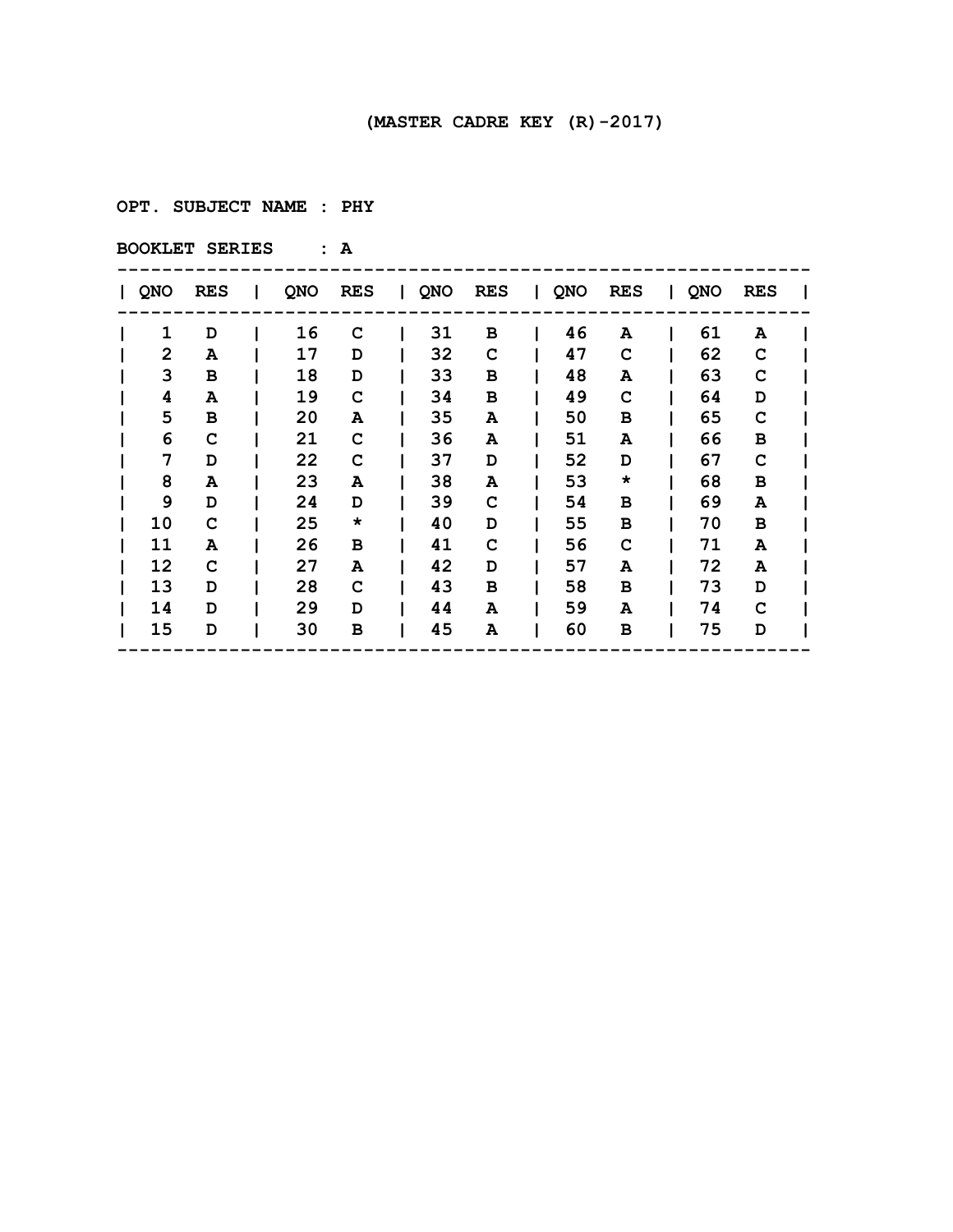**OPT. SUBJECT NAME : PHY**

| QNO | <b>RES</b> | L | QNO | RES | QNO | <b>RES</b> | I QNO | <b>RES</b> | QNO | <b>RES</b> |  |
|-----|------------|---|-----|-----|-----|------------|-------|------------|-----|------------|--|
| 1   | D          |   | 16  | C   | 31  | в          | 46    | в          | 61  | D          |  |
| 2   | D          |   | 17  | D   | 32  | A          | 47    | A          | 62  | C          |  |
| 3   | D          |   | 18  | в   | 33  | A          | 48    | в          | 63  | D          |  |
| 4   | C          |   | 19  | в   | 34  | A          | 49    | A          | 64  | D          |  |
| 5   | D          |   | 20  | C   | 35  | C          | 50    | C          | 65  | A          |  |
| 6   | D          |   | 21  | в   | 36  | A          | 51    | C          | 66  | в          |  |
| 7   | C          |   | 22  | в   | 37  | C          | 52    | D          | 67  | A          |  |
| 8   | A          |   | 23  | A   | 38  | в          | 53    | C          | 68  | в          |  |
| 9   | C          |   | 24  | A   | 39  | A          | 54    | в          | 69  | C          |  |
| 10  | C          |   | 25  | D   | 40  | D          | 55    | C          | 70  | D          |  |
| 11  | A          |   | 26  | A   | 41  | $\star$    | 56    | в          | 71  | A          |  |
| 12  | D          |   | 27  | C   | 42  | в          | 57    | A          | 72  | D          |  |
| 13  | *          |   | 28  | D   | 43  | в          | 58    | в          | 73  | C          |  |
| 14  | в          |   | 29  | C   | 44  | C          | 59    | A          | 74  | A          |  |
| 15  | A          |   | 30  | D   | 45  | A          | 60    | A          | 75  | C          |  |
|     |            |   |     |     |     |            |       |            |     |            |  |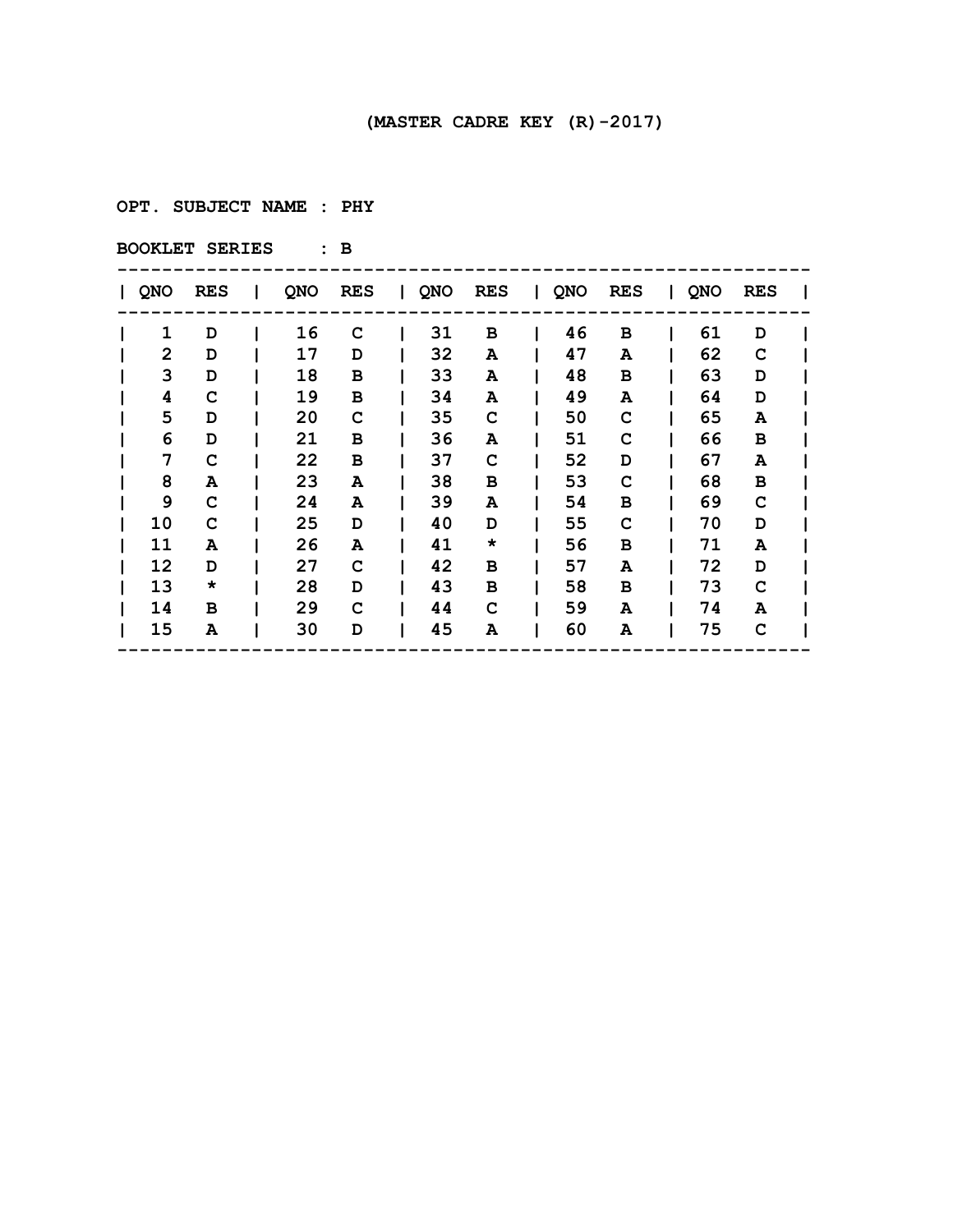**OPT. SUBJECT NAME : PHY**

| QNO          | <b>RES</b> | L | QNO | RES     | QNO | <b>RES</b> | QNO | <b>RES</b> | QNO | <b>RES</b> |  |
|--------------|------------|---|-----|---------|-----|------------|-----|------------|-----|------------|--|
| 1            | в          |   | 16  | Α       | 31  | A          | 46  | D          | 61  | C          |  |
| $\mathbf{2}$ | C          |   | 17  | C       | 32  | C          | 47  | A          | 62  | D          |  |
| 3            | в          |   | 18  | A       | 33  | C          | 48  | в          | 63  | D          |  |
| 4            | в          |   | 19  | C       | 34  | D          | 49  | A          | 64  | C          |  |
| 5            | A          |   | 20  | в       | 35  | C          | 50  | в          | 65  | A          |  |
| 6            | A          |   | 21  | A       | 36  | в          | 51  | C          | 66  | C          |  |
| 7            | D          |   | 22  | D       | 37  | C          | 52  | D          | 67  | C          |  |
| 8            | A          |   | 23  | $\star$ | 38  | в          | 53  | A          | 68  | A          |  |
| 9            | C          |   | 24  | в       | 39  | A          | 54  | D          | 69  | D          |  |
| 10           | D          |   | 25  | в       | 40  | в          | 55  | C          | 70  | $\star$    |  |
| 11           | C          |   | 26  | C       | 41  | A          | 56  | A          | 71  | в          |  |
| 12           | D          |   | 27  | A       | 42  | A          | 57  | C          | 72  | A          |  |
| 13           | в          |   | 28  | в       | 43  | D          | 58  | D          | 73  | C          |  |
| 14           | A          |   | 29  | A       | 44  | C          | 59  | D          | 74  | D          |  |
| 15           | A          |   | 30  | в       | 45  | D          | 60  | D          | 75  | в          |  |
|              |            |   |     |         |     |            |     |            |     |            |  |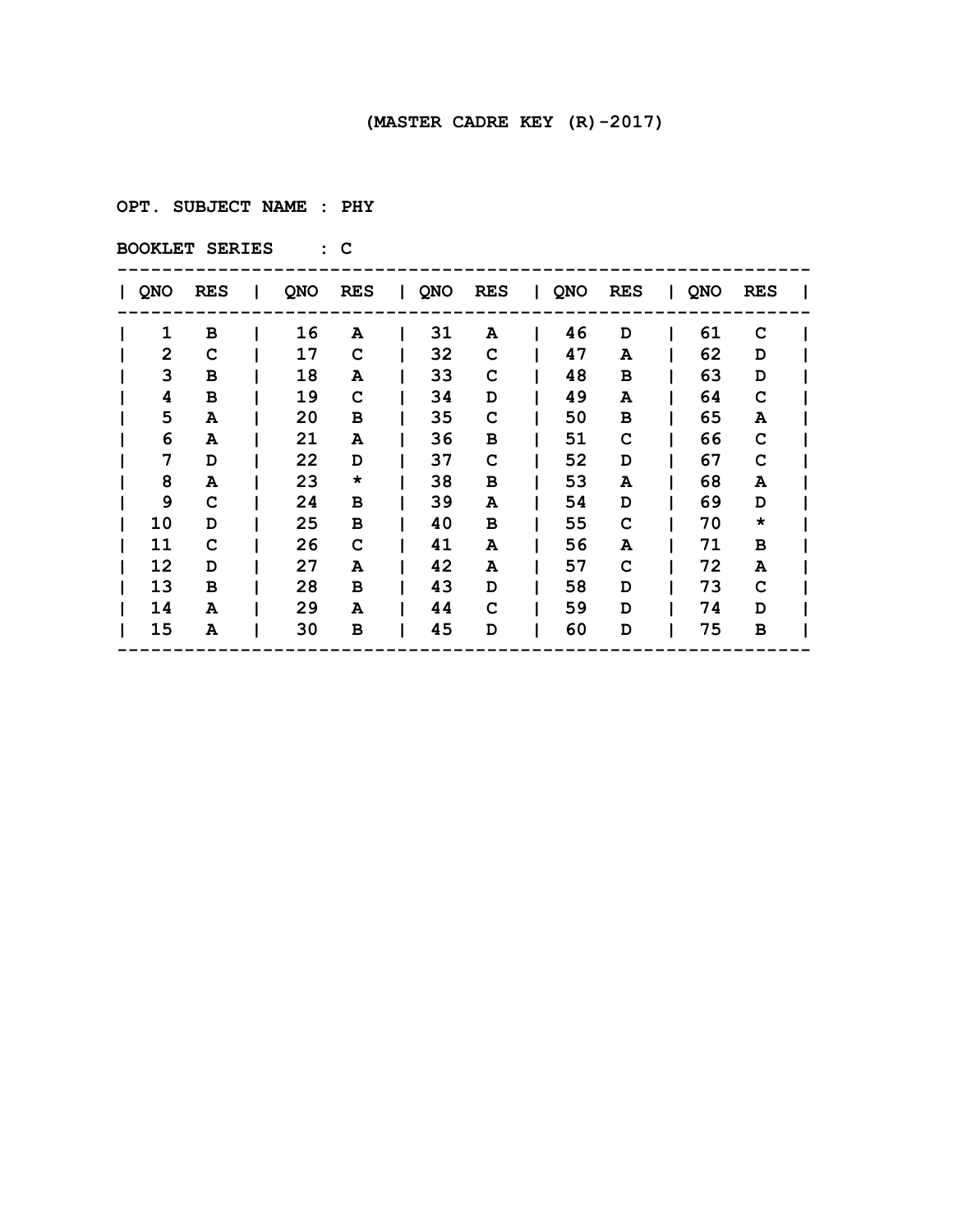**OPT. SUBJECT NAME : PHY**

| QNO          | <b>RES</b> | I. | QNO | RES | $\mathbf{I}$ | QNO | <b>RES</b> | QNO | <b>RES</b> | $\mathbf{L}$ | QNO | RES     |  |
|--------------|------------|----|-----|-----|--------------|-----|------------|-----|------------|--------------|-----|---------|--|
| 1            | в          |    | 16  | в   |              | 31  | C          | 46  | $\star$    |              | 61  | D       |  |
| $\mathbf{2}$ | C          |    | 17  | A   |              | 32  | A          | 47  | в          |              | 62  | C       |  |
| 3            | A          |    | 18  | A   |              | 33  | C          | 48  | A          |              | 63  | D       |  |
| 4            | в          |    | 19  | D   |              | 34  | D          | 49  | C          |              | 64  | в       |  |
| 5            | A          |    | 20  | C   |              | 35  | D          | 50  | D          |              | 65  | A       |  |
| 6            | в          |    | 21  | D   |              | 36  | D          | 51  | в          |              | 66  | Α       |  |
| 7            | A          |    | 22  | D   |              | 37  | C          | 52  | в          |              | 67  | A       |  |
| 8            | C          |    | 23  | A   |              | 38  | D          | 53  | C          |              | 68  | C       |  |
| 9            | C          |    | 24  | в   |              | 39  | D          | 54  | в          |              | 69  | A       |  |
| 10           | D          |    | 25  | A   |              | 40  | C          | 55  | в          |              | 70  | C       |  |
| 11           | C          |    | 26  | в   |              | 41  | A          | 56  | A          |              | 71  | в       |  |
| 12           | в          |    | 27  | C   |              | 42  | C          | 57  | A          |              | 72  | A       |  |
| 13           | C          |    | 28  | D   |              | 43  | C          | 58  | D          |              | 73  | D       |  |
| 14           | в          |    | 29  | A   |              | 44  | A          | 59  | A          |              | 74  | $\star$ |  |
| 15           | A          |    | 30  | D   |              | 45  | D          | 60  | C          |              | 75  | в       |  |
|              |            |    |     |     |              |     |            |     |            |              |     |         |  |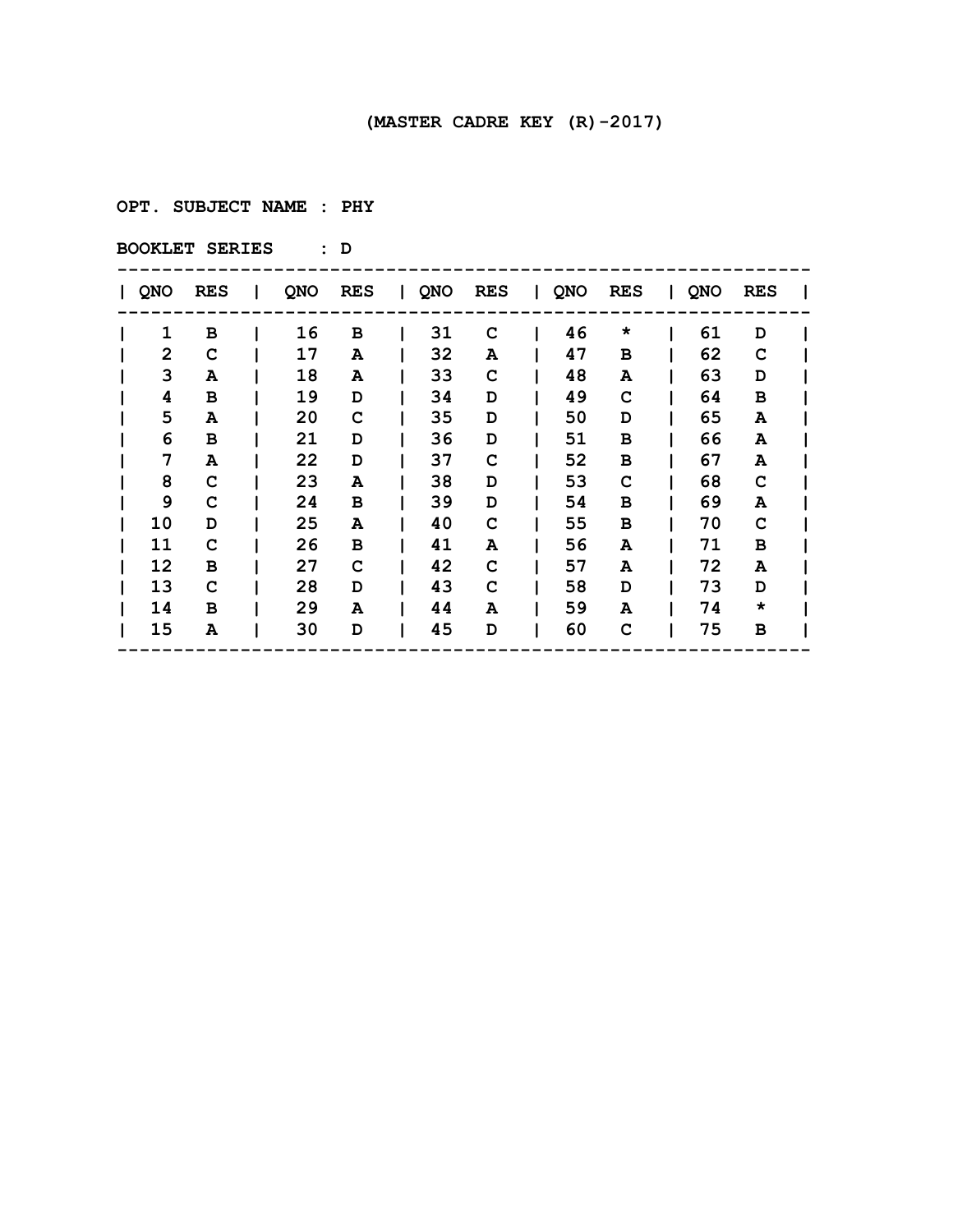**OPT. SUBJECT NAME : MAT**

| QNO          | <b>RES</b> | I. | QNO | RES     | QNO | <b>RES</b> | QNO | <b>RES</b> | QNO | <b>RES</b> |  |
|--------------|------------|----|-----|---------|-----|------------|-----|------------|-----|------------|--|
| 1            | D          |    | 16  | в       | 31  | C          | 46  | A          | 61  | в          |  |
| $\mathbf{2}$ | C          |    | 17  | A       | 32  | C          | 47  | D          | 62  | в          |  |
| 3            | A          |    | 18  | в       | 33  | C          | 48  | A          | 63  | C          |  |
| 4            | C          |    | 19  | C       | 34  | C          | 49  | в          | 64  | в          |  |
| 5            | в          |    | 20  | C       | 35  | D          | 50  | D          | 65  | C          |  |
| 6            | D          |    | 21  | C       | 36  | A          | 51  | C          | 66  | в          |  |
| 7            | D          |    | 22  | D       | 37  | в          | 52  | в          | 67  | C          |  |
| 8            | в          |    | 23  | A       | 38  | D          | 53  | D          | 68  | в          |  |
| 9            | A          |    | 24  | C       | 39  | D          | 54  | в          | 69  | в          |  |
| 10           | C          |    | 25  | в       | 40  | A          | 55  | D          | 70  | A          |  |
| 11           | в          |    | 26  | D       | 41  | в          | 56  | A          | 71  | C          |  |
| 12           | D          |    | 27  | C       | 42  | $\star$    | 57  | $\star$    | 72  | в          |  |
| 13           | D          |    | 28  | в       | 43  | C          | 58  | в          | 73  | C          |  |
| 14           | A          |    | 29  | $\star$ | 44  | D          | 59  | в          | 74  | в          |  |
| 15           | C          |    | 30  | в       | 45  | D          | 60  | C          | 75  | в          |  |
|              |            |    |     |         |     |            |     |            |     |            |  |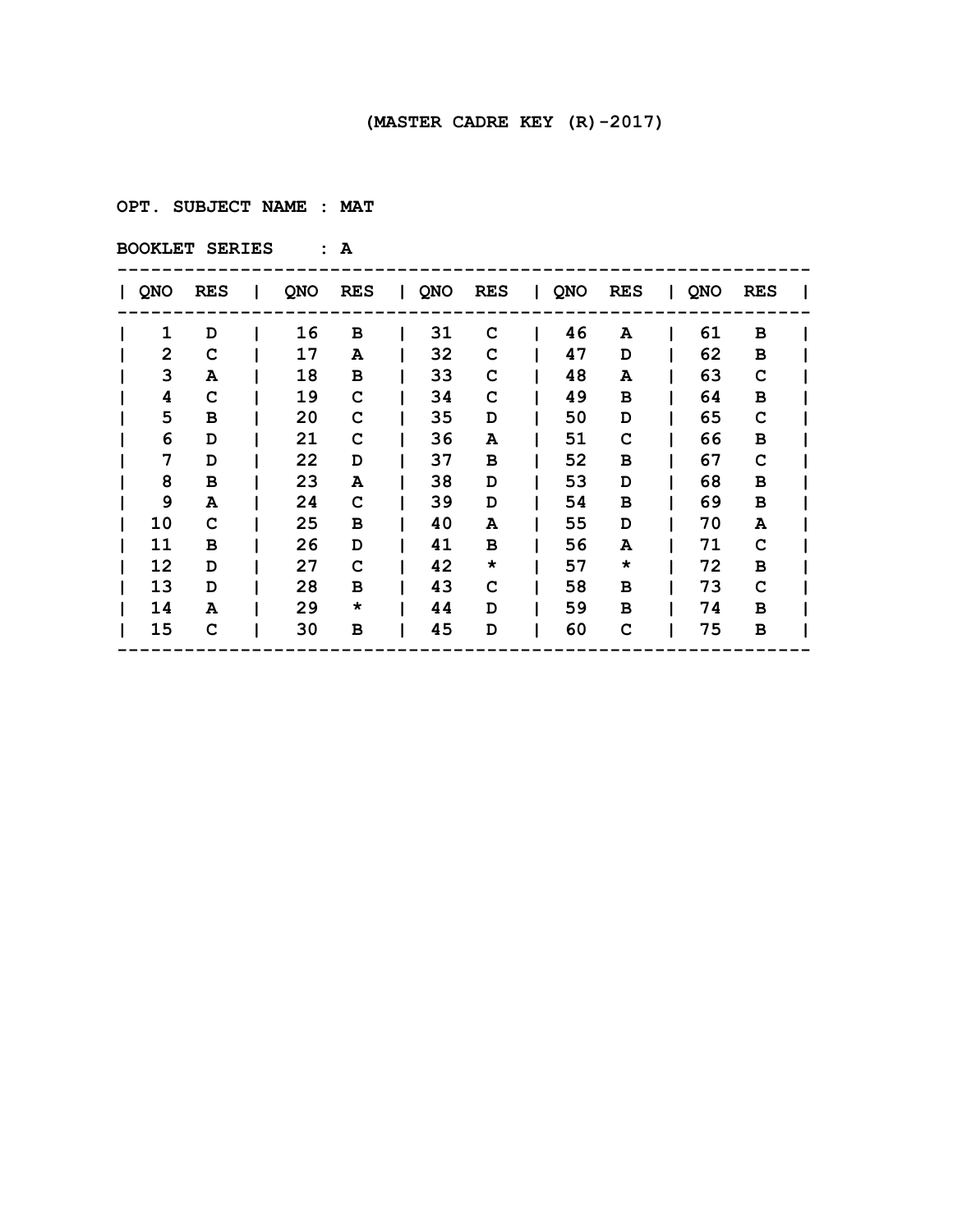**OPT. SUBJECT NAME : MAT**

| QNO | <b>RES</b> | I. | QNO | <b>RES</b> | $\mathbf{I}$ | QNO | <b>RES</b> | QNO | <b>RES</b> | $\mathbf{L}$ | QNO | RES |  |
|-----|------------|----|-----|------------|--------------|-----|------------|-----|------------|--------------|-----|-----|--|
| 1   | C          |    | 16  | C          |              | 31  | в          | 46  | в          |              | 61  | C   |  |
| 2   | C          |    | 17  | D          |              | 32  | D          | 47  | C          |              | 62  | в   |  |
| 3   | C          |    | 18  | A          |              | 33  | C          | 48  | в          |              | 63  | D   |  |
| 4   | D          |    | 19  | в          |              | 34  | в          | 49  | C          |              | 64  | D   |  |
| 5   | A          |    | 20  | D          |              | 35  | D          | 50  | в          |              | 65  | в   |  |
| 6   | C          |    | 21  | D          |              | 36  | в          | 51  | в          |              | 66  | A   |  |
| 7   | в          |    | 22  | A          |              | 37  | D          | 52  | A          |              | 67  | C   |  |
| 8   | D          |    | 23  | в          |              | 38  | A          | 53  | C          |              | 68  | в   |  |
| 9   | C          |    | 24  | $\star$    |              | 39  | $\star$    | 54  | в          |              | 69  | D   |  |
| 10  | в          |    | 25  | C          |              | 40  | в          | 55  | C          |              | 70  | D   |  |
| 11  | *          |    | 26  | D          |              | 41  | в          | 56  | в          |              | 71  | Α   |  |
| 12  | в          |    | 27  | D          |              | 42  | C          | 57  | в          |              | 72  | C   |  |
| 13  | C          |    | 28  | A          |              | 43  | в          | 58  | D          |              | 73  | в   |  |
| 14  | C          |    | 29  | D          |              | 44  | в          | 59  | C          |              | 74  | A   |  |
| 15  | C          |    | 30  | A          |              | 45  | C          | 60  | A          |              | 75  | в   |  |
|     |            |    |     |            |              |     |            |     |            |              |     |     |  |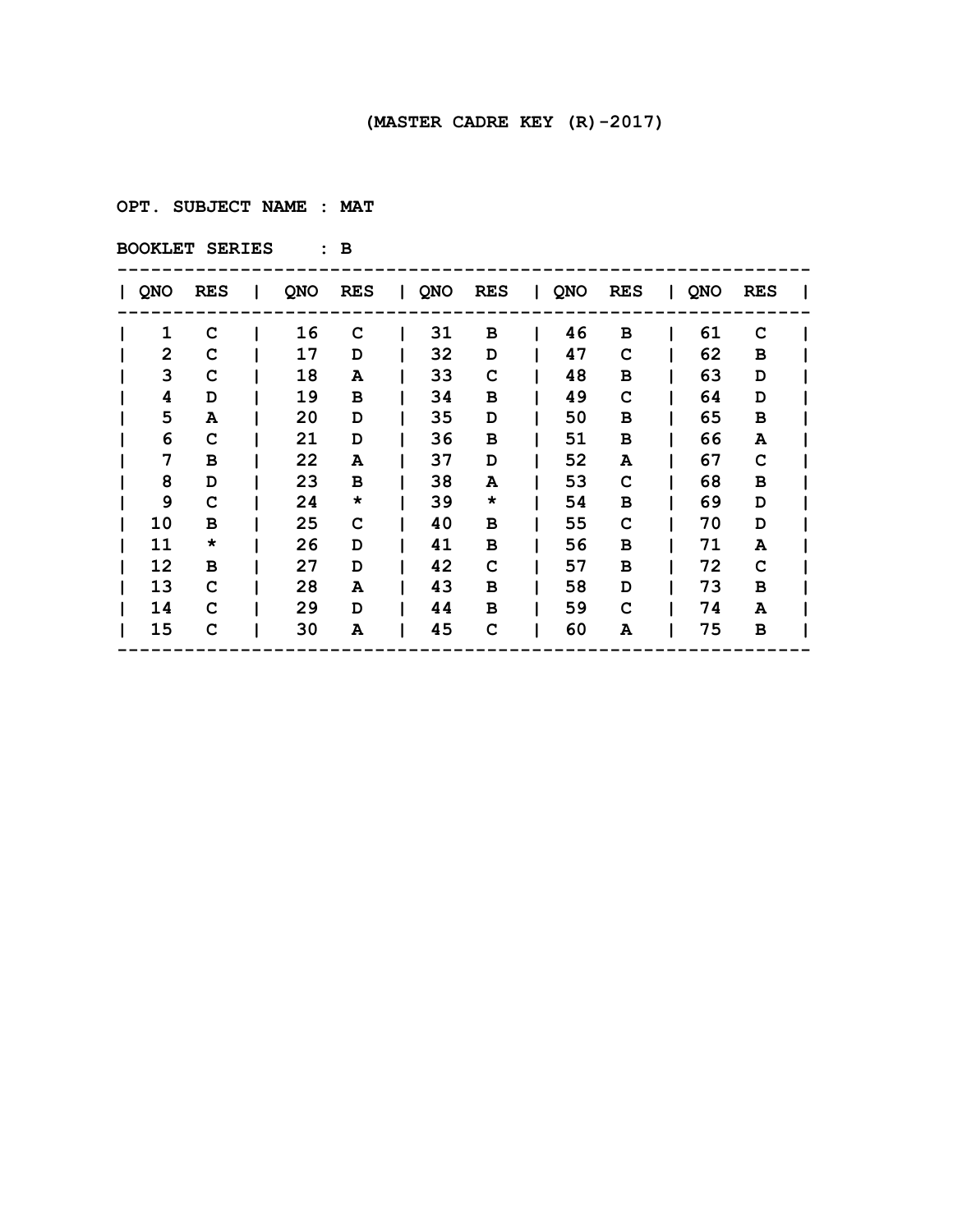**OPT. SUBJECT NAME : MAT**

| <b>QNO</b> | <b>RES</b> | I. | QNO | <b>RES</b> | a kara | QNO | <b>RES</b> | $\mathbf{I}$ | QNO | <b>RES</b> | $\mathbf{L}$ | QNO | <b>RES</b> |  |
|------------|------------|----|-----|------------|--------|-----|------------|--------------|-----|------------|--------------|-----|------------|--|
| 1          | D          |    | 16  | в          |        | 31  | в          |              | 46  | A          |              | 61  | $\star$    |  |
| 2          | D          |    | 17  | C          |        | 32  | в          |              | 47  | C          |              | 62  | в          |  |
| 3          | A          |    | 18  | в          |        | 33  | D          |              | 48  | в          |              | 63  | C          |  |
| 4          | D          |    | 19  | в          |        | 34  | C          |              | 49  | A          |              | 64  | C          |  |
| 5          | A          |    | 20  | C          |        | 35  | A          |              | 50  | в          |              | 65  | C          |  |
| 6          | в          |    | 21  | в          |        | 36  | C          |              | 51  | C          |              | 66  | C          |  |
| 7          | D          |    | 22  | C          |        | 37  | в          |              | 52  | C          |              | 67  | D          |  |
| 8          | C          |    | 23  | в          |        | 38  | D          |              | 53  | C          |              | 68  | Α          |  |
| 9          | в          |    | 24  | C          |        | 39  | D          |              | 54  | D          |              | 69  | в          |  |
| 10         | D          |    | 25  | в          |        | 40  | в          |              | 55  | A          |              | 70  | D          |  |
| 11         | в          |    | 26  | в          |        | 41  | A          |              | 56  | C          |              | 71  | D          |  |
| 12         | D          |    | 27  | A          |        | 42  | C          |              | 57  | в          |              | 72  | A          |  |
| 13         | A          |    | 28  | C          |        | 43  | в          |              | 58  | D          |              | 73  | в          |  |
| 14         | $\star$    |    | 29  | в          |        | 44  | D          |              | 59  | C          |              | 74  | *          |  |
| 15         | в          |    | 30  | C          |        | 45  | D          |              | 60  | в          |              | 75  | C          |  |
|            |            |    |     |            |        |     |            |              |     |            |              |     |            |  |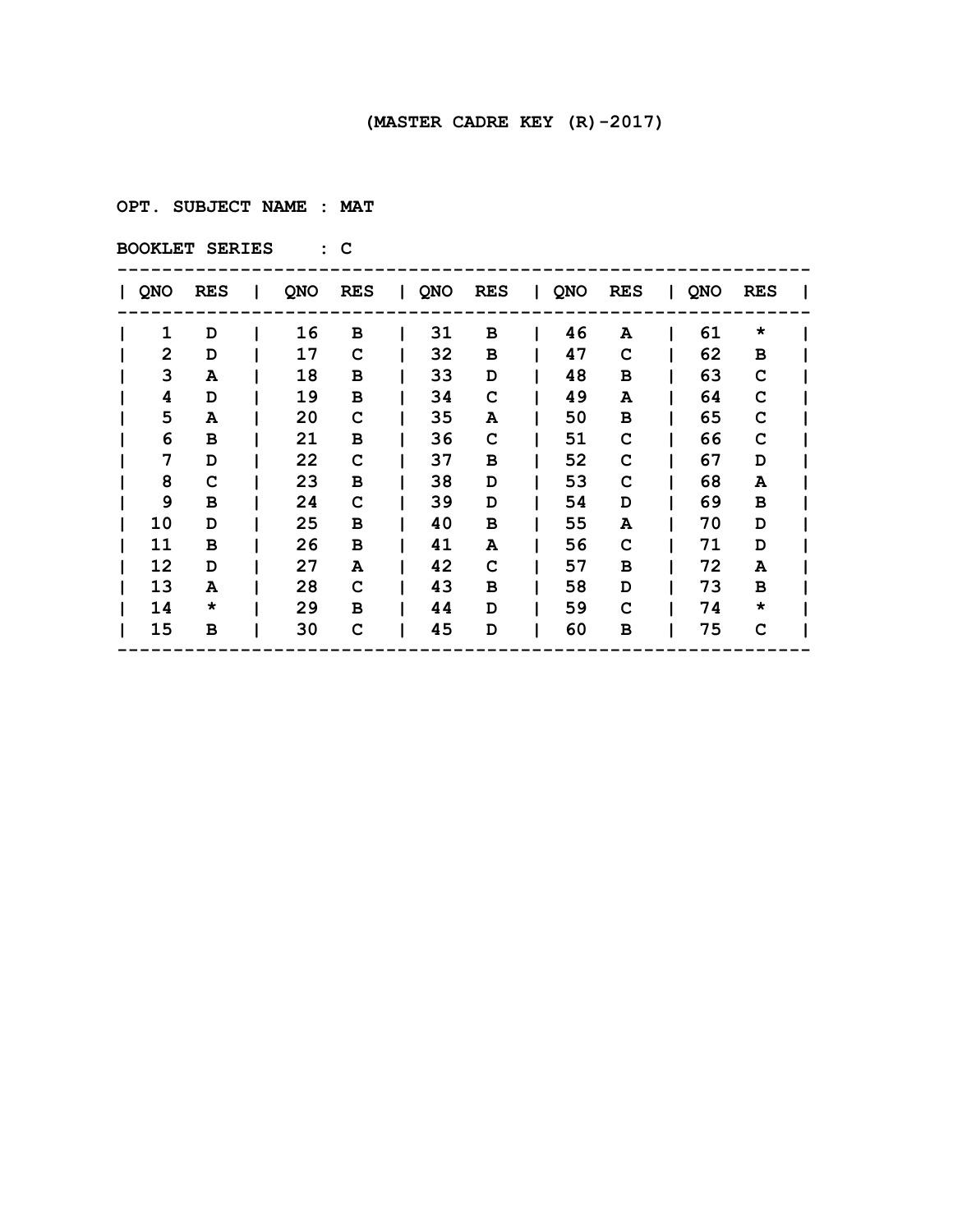**OPT. SUBJECT NAME : MAT**

| <b>QNO</b> | <b>RES</b> | L | QNO | <b>RES</b> | a kara | QNO | <b>RES</b> | $\mathbf{I}$ | QNO | <b>RES</b> | $\mathbf{I}$ | QNO | <b>RES</b> |  |
|------------|------------|---|-----|------------|--------|-----|------------|--------------|-----|------------|--------------|-----|------------|--|
| 1          | C          |   | 16  | в          |        | 31  | C          |              | 46  | в          |              | 61  | D          |  |
| 2          | в          |   | 17  | D          |        | 32  | в          |              | 47  | C          |              | 62  | A          |  |
| 3          | в          |   | 18  | C          |        | 33  | A          |              | 48  | C          |              | 63  | D          |  |
| 4          | C          |   | 19  | A          |        | 34  | в          |              | 49  | C          |              | 64  | A          |  |
| 5          | в          |   | 20  | C          |        | 35  | C          |              | 50  | C          |              | 65  | в          |  |
| 6          | C          |   | 21  | в          |        | 36  | C          |              | 51  | D          |              | 66  | D          |  |
| 7          | в          |   | 22  | D          |        | 37  | C          |              | 52  | A          |              | 67  | C          |  |
| 8          | C          |   | 23  | D          |        | 38  | D          |              | 53  | в          |              | 68  | в          |  |
| 9          | в          |   | 24  | в          |        | 39  | A          |              | 54  | D          |              | 69  | D          |  |
| 10         | в          |   | 25  | A          |        | 40  | C          |              | 55  | D          |              | 70  | в          |  |
| 11         | A          |   | 26  | C          |        | 41  | в          |              | 56  | A          |              | 71  | D          |  |
| 12         | C          |   | 27  | в          |        | 42  | D          |              | 57  | в          |              | 72  | A          |  |
| 13         | в          |   | 28  | D          |        | 43  | C          |              | 58  | $\star$    |              | 73  | $\star$    |  |
| 14         | C          |   | 29  | D          |        | 44  | в          |              | 59  | C          |              | 74  | в          |  |
| 15         | в          |   | 30  | A          |        | 45  | $\star$    |              | 60  | D          |              | 75  | в          |  |
|            |            |   |     |            |        |     |            |              |     |            |              |     |            |  |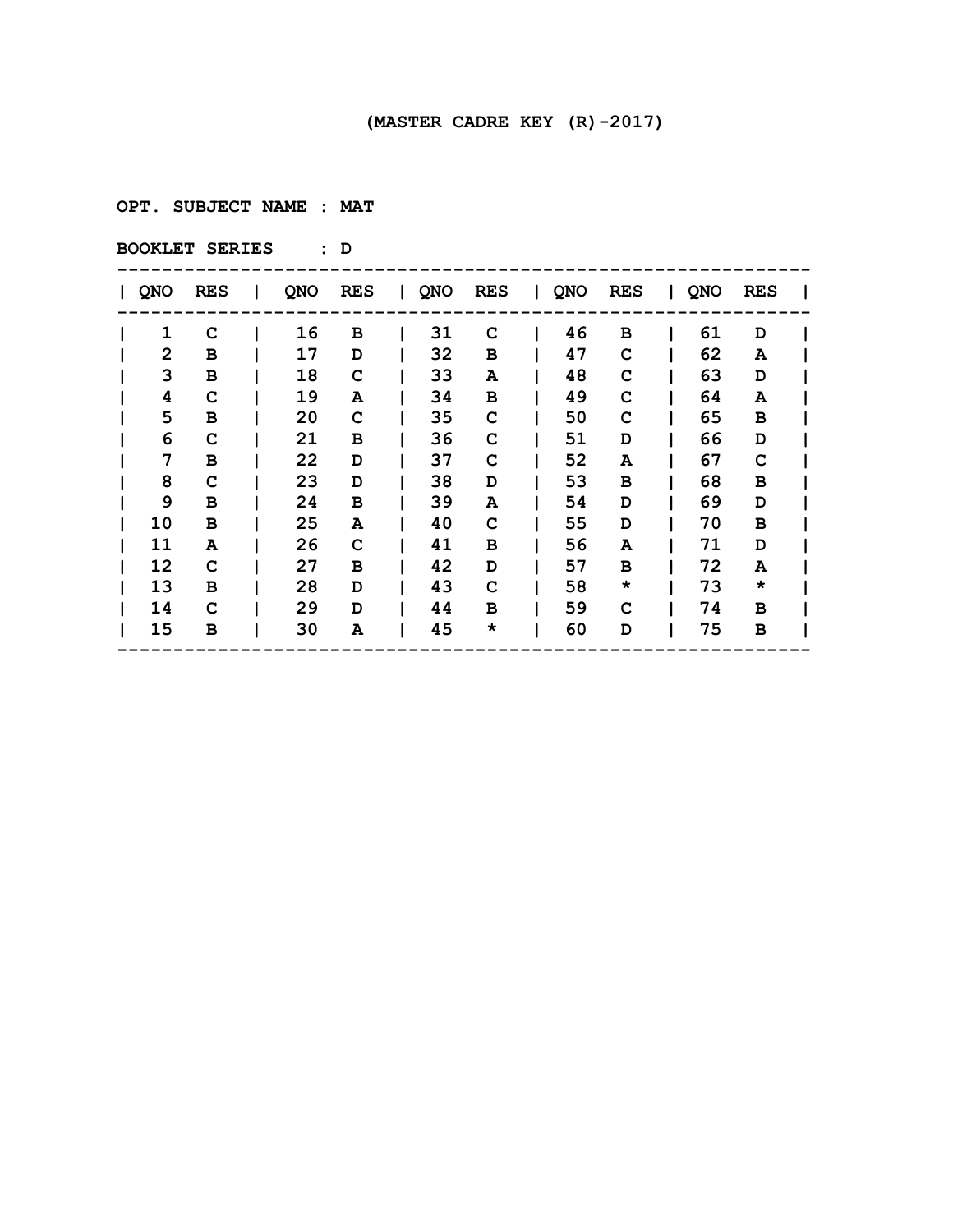**OPT. SUBJECT NAME : BOT**

| QNO | <b>RES</b> | $\mathbf{I}$ | QNO | RES | $\mathbf{I}$ | QNO | <b>RES</b> | QNO | <b>RES</b> | $\mathbf{L}$ | QNO | RES |  |
|-----|------------|--------------|-----|-----|--------------|-----|------------|-----|------------|--------------|-----|-----|--|
| 1   | в          |              | 16  | C   |              | 31  | в          | 46  | в          |              | 61  | D   |  |
| 2   | D          |              | 17  | A   |              | 32  | C          | 47  | в          |              | 62  | в   |  |
| 3   | C          |              | 18  | в   |              | 33  | C          | 48  | D          |              | 63  | в   |  |
| 4   | C          |              | 19  | A   |              | 34  | в          | 49  | A          |              | 64  | A   |  |
| 5   | в          |              | 20  | C   |              | 35  | C          | 50  | Α          |              | 65  | A   |  |
| 6   | D          |              | 21  | A   |              | 36  | в          | 51  | A          |              | 66  | в   |  |
| 7   | C          |              | 22  | C   |              | 37  | A          | 52  | C          |              | 67  | A   |  |
| 8   | A          |              | 23  | D   |              | 38  | D          | 53  | в          |              | 68  | A   |  |
| 9   | D          |              | 24  | C   |              | 39  | D          | 54  | в          |              | 69  | D   |  |
| 10  | D          |              | 25  | D   |              | 40  | C          | 55  | в          |              | 70  | в   |  |
| 11  | A          |              | 26  | C   |              | 41  | C          | 56  | в          |              | 71  | в   |  |
| 12  | D          |              | 27  | D   |              | 42  | C          | 57  | A          |              | 72  | A   |  |
| 13  | A          |              | 28  | в   |              | 43  | D          | 58  | в          |              | 73  | в   |  |
| 14  | в          |              | 29  | C   |              | 44  | D          | 59  | в          |              | 74  | A   |  |
| 15  | D          |              | 30  | A   |              | 45  | D          | 60  | в          |              | 75  | в   |  |
|     |            |              |     |     |              |     |            |     |            |              |     |     |  |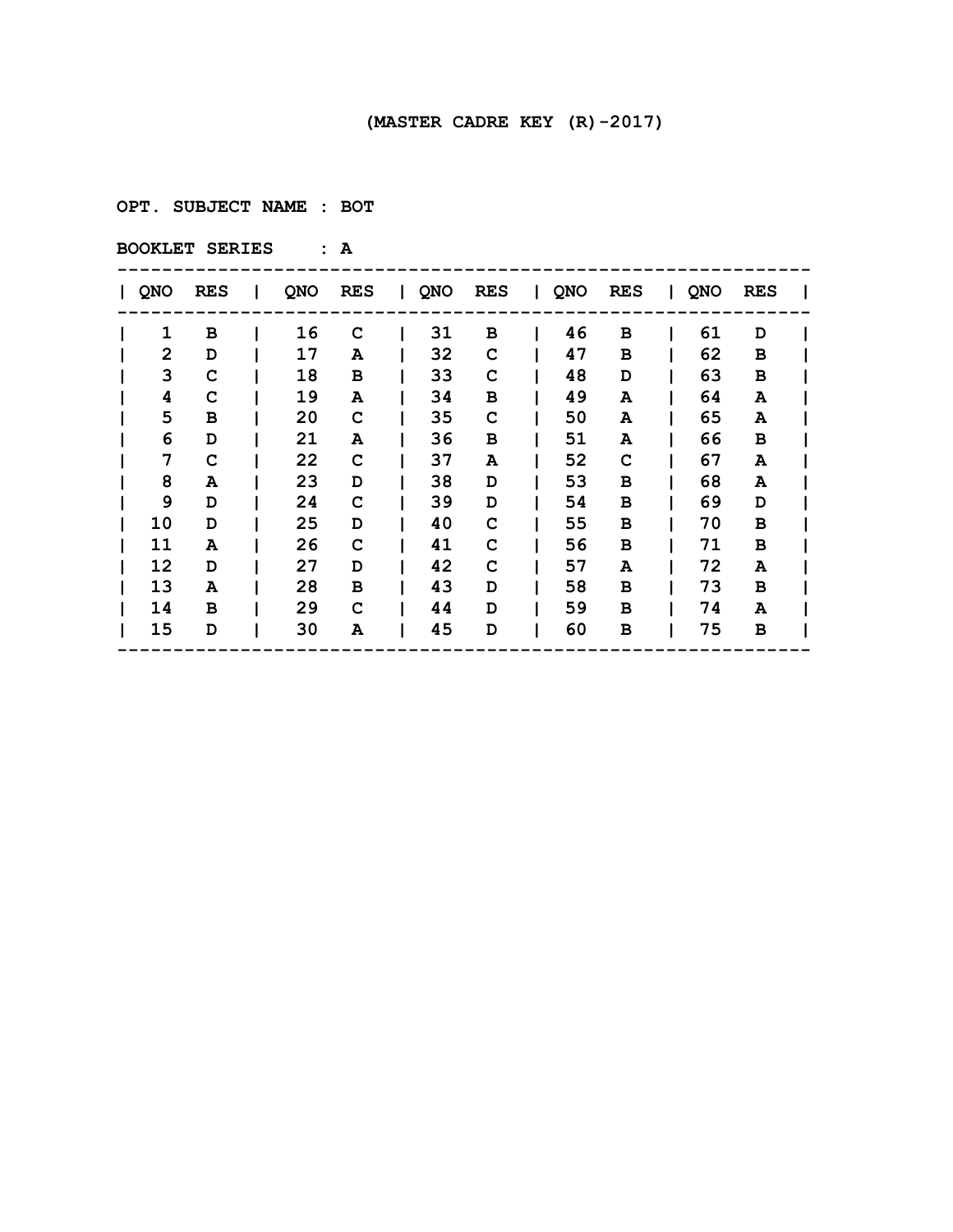**OPT. SUBJECT NAME : BOT**

| QNO          | <b>RES</b> | I. | QNO | <b>RES</b> | $\mathbf{I}$ | QNO | <b>RES</b> | I QNO | <b>RES</b> | $\mathbf{L}$ | QNO | <b>RES</b> |  |
|--------------|------------|----|-----|------------|--------------|-----|------------|-------|------------|--------------|-----|------------|--|
| 1            | A          |    | 16  | в          |              | 31  | A          | 46    | A          |              | 61  | C          |  |
| $\mathbf{2}$ | C          |    | 17  | C          |              | 32  | A          | 47    | A          |              | 62  | в          |  |
| 3            | A          |    | 18  | в          |              | 33  | A          | 48    | в          |              | 63  | D          |  |
| 4            | C          |    | 19  | A          |              | 34  | C          | 49    | A          |              | 64  | C          |  |
| 5            | D          |    | 20  | D          |              | 35  | в          | 50    | A          |              | 65  | A          |  |
| 6            | C          |    | 21  | D          |              | 36  | в          | 51    | D          |              | 66  | D          |  |
| 7            | D          |    | 22  | C          |              | 37  | в          | 52    | в          |              | 67  | D          |  |
| 8            | C          |    | 23  | C          |              | 38  | в          | 53    | в          |              | 68  | A          |  |
| 9            | D          |    | 24  | C          |              | 39  | A          | 54    | Α          |              | 69  | D          |  |
| 10           | в          |    | 25  | D          |              | 40  | в          | 55    | в          |              | 70  | A          |  |
| 11           | C          |    | 26  | D          |              | 41  | в          | 56    | Α          |              | 71  | в          |  |
| 12           | A          |    | 27  | D          |              | 42  | в          | 57    | в          |              | 72  | D          |  |
| 13           | в          |    | 28  | в          |              | 43  | D          | 58    | в          |              | 73  | C          |  |
| 14           | C          |    | 29  | в          |              | 44  | в          | 59    | D          |              | 74  | A          |  |
| 15           | C          |    | 30  | D          |              | 45  | в          | 60    | C          |              | 75  | в          |  |
|              |            |    |     |            |              |     |            |       |            |              |     |            |  |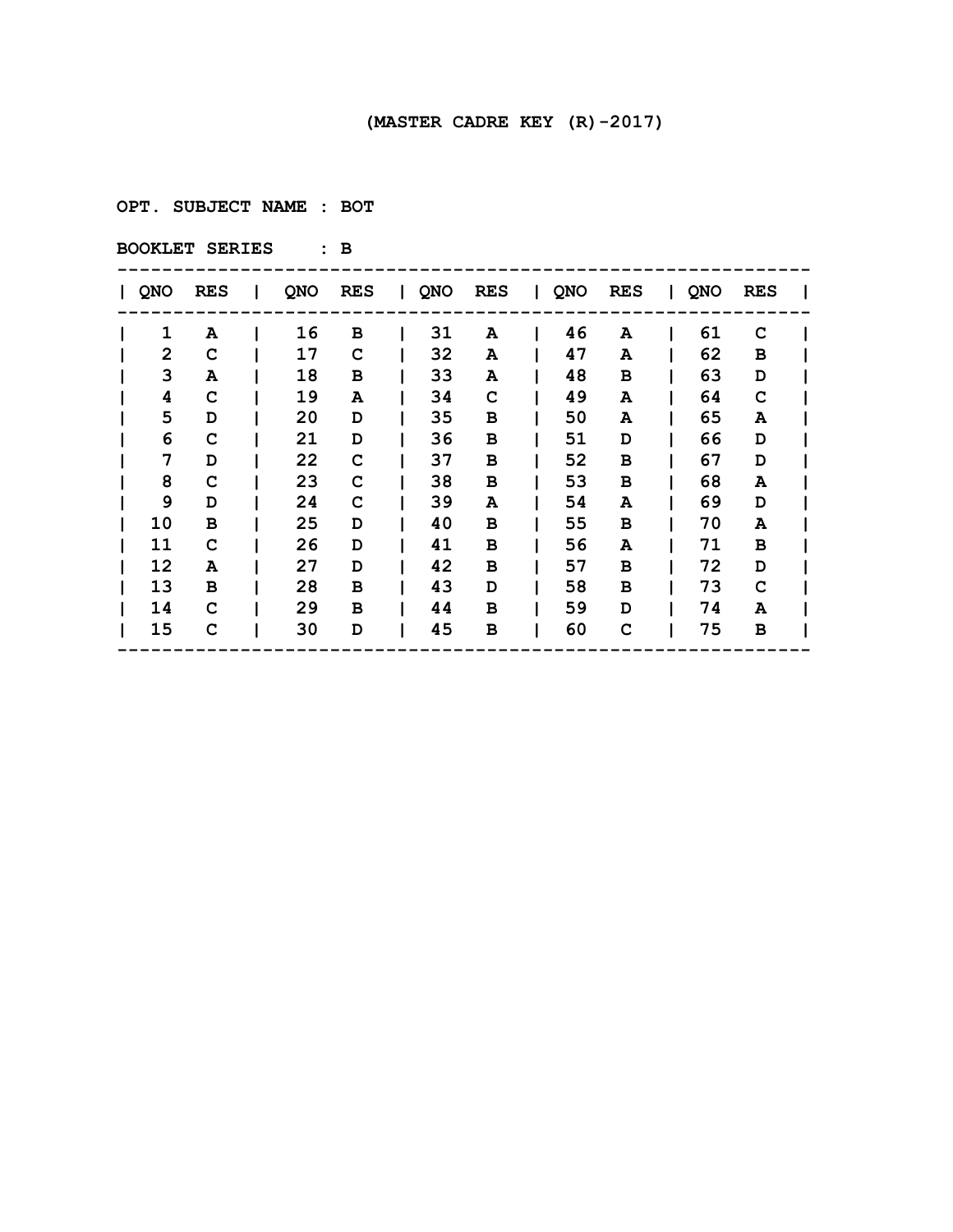**OPT. SUBJECT NAME : BOT**

| QNO | <b>RES</b> | I. | QNO | <b>RES</b> | $\mathbf{I}$ | QNO | <b>RES</b> | QNO | <b>RES</b> | $\mathbf{L}$ | QNO | RES |  |
|-----|------------|----|-----|------------|--------------|-----|------------|-----|------------|--------------|-----|-----|--|
| 1   | D          |    | 16  | в          |              | 31  | в          | 46  | A          |              | 61  | в   |  |
| 2   | D          |    | 17  | в          |              | 32  | A          | 47  | в          |              | 62  | C   |  |
| 3   | D          |    | 18  | в          |              | 33  | в          | 48  | D          |              | 63  | A   |  |
| 4   | в          |    | 19  | D          |              | 34  | в          | 49  | C          |              | 64  | в   |  |
| 5   | в          |    | 20  | в          |              | 35  | D          | 50  | A          |              | 65  | C   |  |
| 6   | D          |    | 21  | в          |              | 36  | C          | 51  | в          |              | 66  | C   |  |
| 7   | A          |    | 22  | A          |              | 37  | C          | 52  | Α          |              | 67  | в   |  |
| 8   | A          |    | 23  | A          |              | 38  | в          | 53  | C          |              | 68  | C   |  |
| 9   | A          |    | 24  | в          |              | 39  | D          | 54  | Α          |              | 69  | в   |  |
| 10  | C          |    | 25  | A          |              | 40  | C          | 55  | c          |              | 70  | A   |  |
| 11  | в          |    | 26  | A          |              | 41  | A          | 56  | D          |              | 71  | D   |  |
| 12  | в          |    | 27  | D          |              | 42  | D          | 57  | C          |              | 72  | D   |  |
| 13  | в          |    | 28  | в          |              | 43  | D          | 58  | D          |              | 73  | C   |  |
| 14  | в          |    | 29  | в          |              | 44  | A          | 59  | C          |              | 74  | C   |  |
| 15  | A          |    | 30  | A          |              | 45  | D          | 60  | D          |              | 75  | C   |  |
|     |            |    |     |            |              |     |            |     |            |              |     |     |  |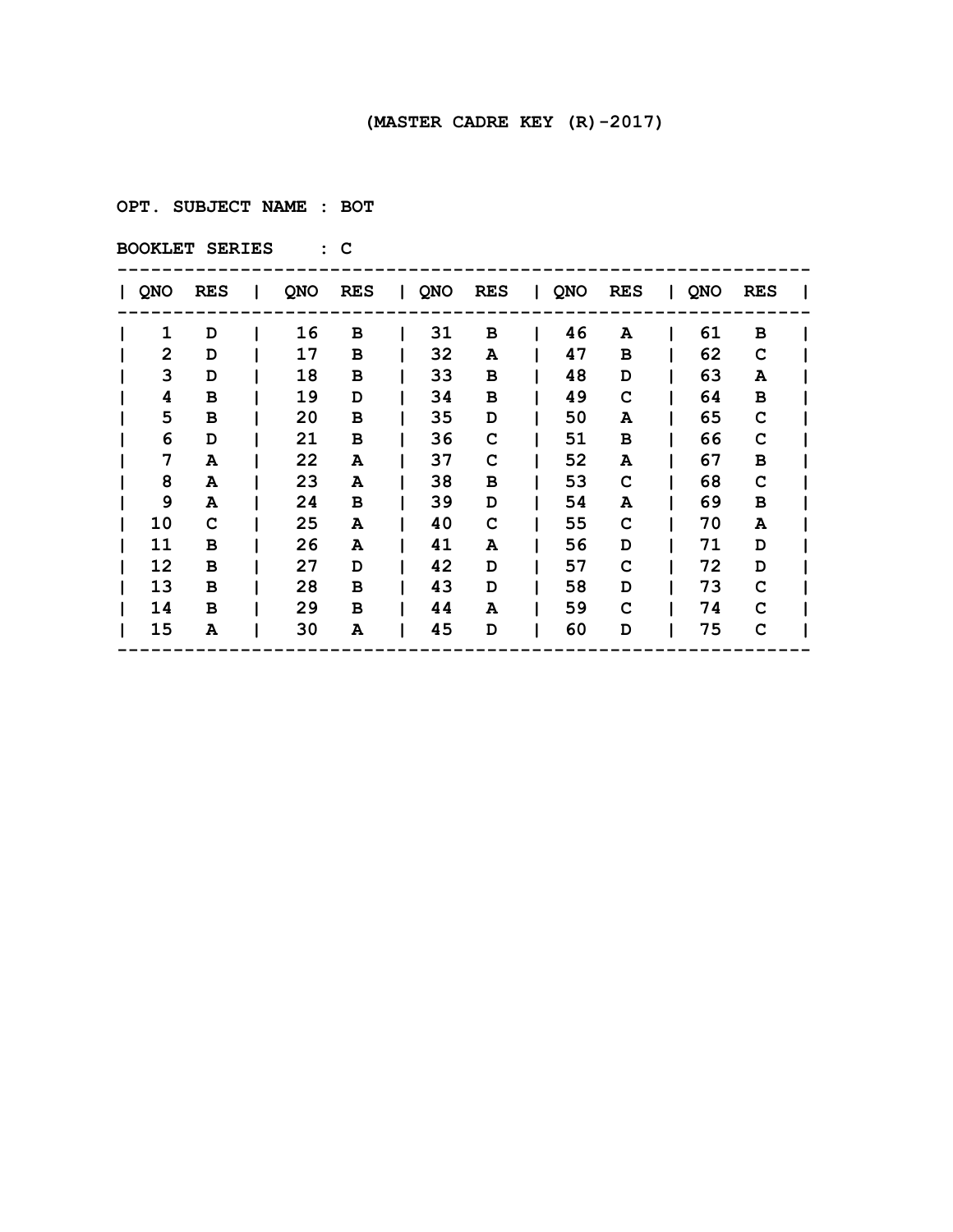**OPT. SUBJECT NAME : BOT**

| QNO | <b>RES</b> | I. | QNO | RES | $\mathbf{I}$ | QNO | <b>RES</b> | QNO | <b>RES</b> | $\mathbf{L}$ | QNO | RES |  |
|-----|------------|----|-----|-----|--------------|-----|------------|-----|------------|--------------|-----|-----|--|
| 1   | D          |    | 16  | в   |              | 31  | C          | 46  | в          |              | 61  | в   |  |
| 2   | в          |    | 17  | D   |              | 32  | A          | 47  | C          |              | 62  | в   |  |
| 3   | в          |    | 18  | C   |              | 33  | в          | 48  | C          |              | 63  | D   |  |
| 4   | A          |    | 19  | C   |              | 34  | A          | 49  | в          |              | 64  | A   |  |
| 5   | A          |    | 20  | в   |              | 35  | C          | 50  | C          |              | 65  | A   |  |
| 6   | в          |    | 21  | D   |              | 36  | A          | 51  | в          |              | 66  | A   |  |
| 7   | A          |    | 22  | C   |              | 37  | C          | 52  | A          |              | 67  | C   |  |
| 8   | A          |    | 23  | A   |              | 38  | D          | 53  | D          |              | 68  | в   |  |
| 9   | D          |    | 24  | D   |              | 39  | C          | 54  | D          |              | 69  | в   |  |
| 10  | в          |    | 25  | D   |              | 40  | D          | 55  | C          |              | 70  | в   |  |
| 11  | в          |    | 26  | A   |              | 41  | C          | 56  | C          |              | 71  | в   |  |
| 12  | A          |    | 27  | D   |              | 42  | D          | 57  | C          |              | 72  | A   |  |
| 13  | в          |    | 28  | A   |              | 43  | в          | 58  | D          |              | 73  | в   |  |
| 14  | A          |    | 29  | в   |              | 44  | C          | 59  | D          |              | 74  | в   |  |
| 15  | в          |    | 30  | D   |              | 45  | A          | 60  | D          |              | 75  | в   |  |
|     |            |    |     |     |              |     |            |     |            |              |     |     |  |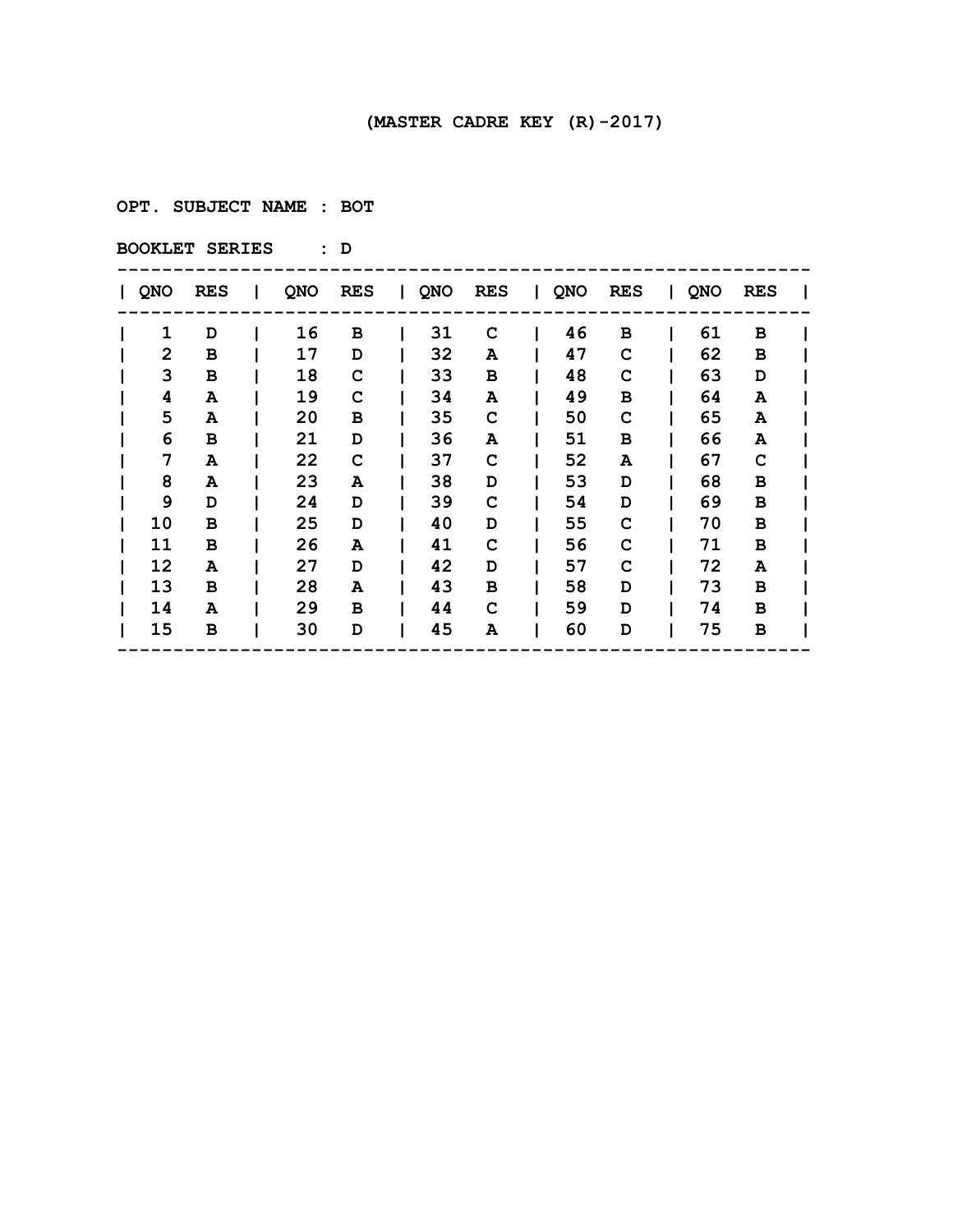**OPT. SUBJECT NAME : ZOO**

| QNO | <b>RES</b> | I. | QNO | <b>RES</b> | $\mathbf{I}$ | QNO | <b>RES</b> | QNO | <b>RES</b> | $\mathbf{L}$ | QNO | <b>RES</b> |  |
|-----|------------|----|-----|------------|--------------|-----|------------|-----|------------|--------------|-----|------------|--|
| 1   | D          |    | 16  | Α          |              | 31  | в          | 46  | D          |              | 61  | C          |  |
| 2   | A          |    | 17  | A          |              | 32  | A          | 47  | в          |              | 62  | C          |  |
| 3   | C          |    | 18  | D          |              | 33  | D          | 48  | A          |              | 63  | A          |  |
| 4   | в          |    | 19  | в          |              | 34  | C          | 49  | D          |              | 64  | A          |  |
| 5   | C          |    | 20  | D          |              | 35  | $\star$    | 50  | D          |              | 65  | D          |  |
| 6   | D          |    | 21  | A          |              | 36  | в          | 51  | *          |              | 66  | A          |  |
| 7   | в          |    | 22  | A          |              | 37  | C          | 52  | C          |              | 67  | D          |  |
| 8   | в          |    | 23  | C          |              | 38  | в          | 53  | C          |              | 68  | в          |  |
| 9   | D          |    | 24  | D          |              | 39  | в          | 54  | в          |              | 69  | в          |  |
| 10  | C          |    | 25  | D          |              | 40  | в          | 55  | Α          |              | 70  | в          |  |
| 11  | A          |    | 26  | в          |              | 41  | C          | 56  | A          |              | 71  | C          |  |
| 12  | в          |    | 27  | $\star$    |              | 42  | C          | 57  | D          |              | 72  | D          |  |
| 13  | в          |    | 28  | C          |              | 43  | D          | 58  | c          |              | 73  | C          |  |
| 14  | A          |    | 29  | D          |              | 44  | в          | 59  | C          |              | 74  | C          |  |
| 15  | в          |    | 30  | A          |              | 45  | $\star$    | 60  | в          |              | 75  | Α          |  |
|     |            |    |     |            |              |     |            |     |            |              |     |            |  |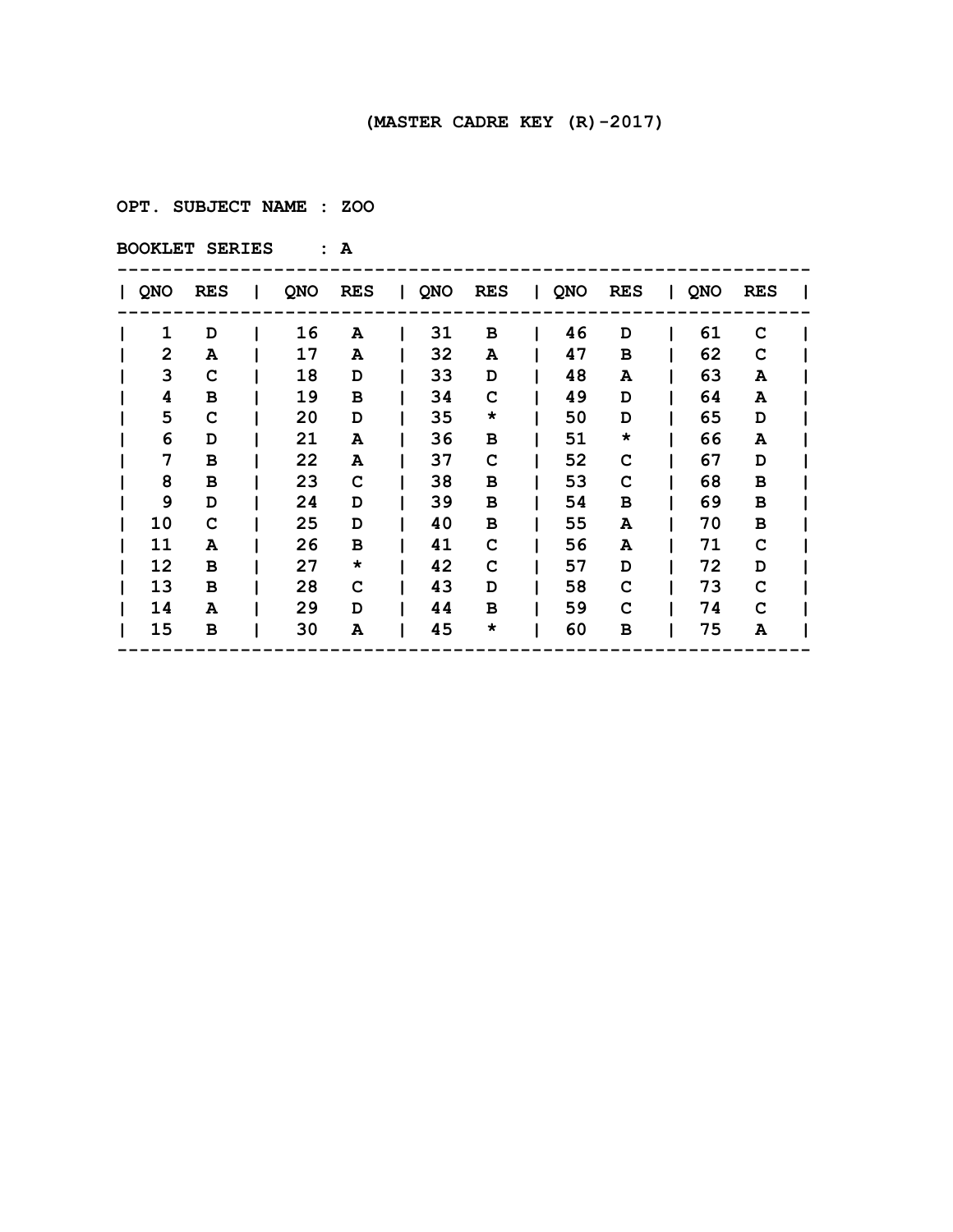**OPT. SUBJECT NAME : ZOO**

| QNO | <b>RES</b> | I. | QNO | RES     | QNO | <b>RES</b> | I QNO | <b>RES</b> | QNO | <b>RES</b> |  |
|-----|------------|----|-----|---------|-----|------------|-------|------------|-----|------------|--|
| 1   | D          |    | 16  | в       | 31  | в          | 46    | в          | 61  | D          |  |
| 2   | D          |    | 17  | в       | 32  | A          | 47    | в          | 62  | C          |  |
| 3   | в          |    | 18  | C       | 33  | A          | 48    | C          | 63  | A          |  |
| 4   | *          |    | 19  | C       | 34  | D          | 49    | D          | 64  | в          |  |
| 5   | C          |    | 20  | D       | 35  | C          | 50    | C          | 65  | в          |  |
| 6   | D          |    | 21  | в       | 36  | C          | 51    | C          | 66  | A          |  |
| 7   | A          |    | 22  | $\star$ | 37  | в          | 52    | A          | 67  | в          |  |
| 8   | в          |    | 23  | D       | 38  | C          | 53    | D          | 68  | A          |  |
| 9   | A          |    | 24  | в       | 39  | C          | 54    | A          | 69  | A          |  |
| 10  | D          |    | 25  | A       | 40  | A          | 55    | C          | 70  | D          |  |
| 11  | C          |    | 26  | D       | 41  | A          | 56    | в          | 71  | в          |  |
| 12  | *          |    | 27  | D       | 42  | D          | 57    | C          | 72  | D          |  |
| 13  | в          |    | 28  | *       | 43  | A          | 58    | D          | 73  | A          |  |
| 14  | C          |    | 29  | C       | 44  | D          | 59    | в          | 74  | A          |  |
| 15  | в          |    | 30  | C       | 45  | в          | 60    | в          | 75  | C          |  |
|     |            |    |     |         |     |            |       |            |     |            |  |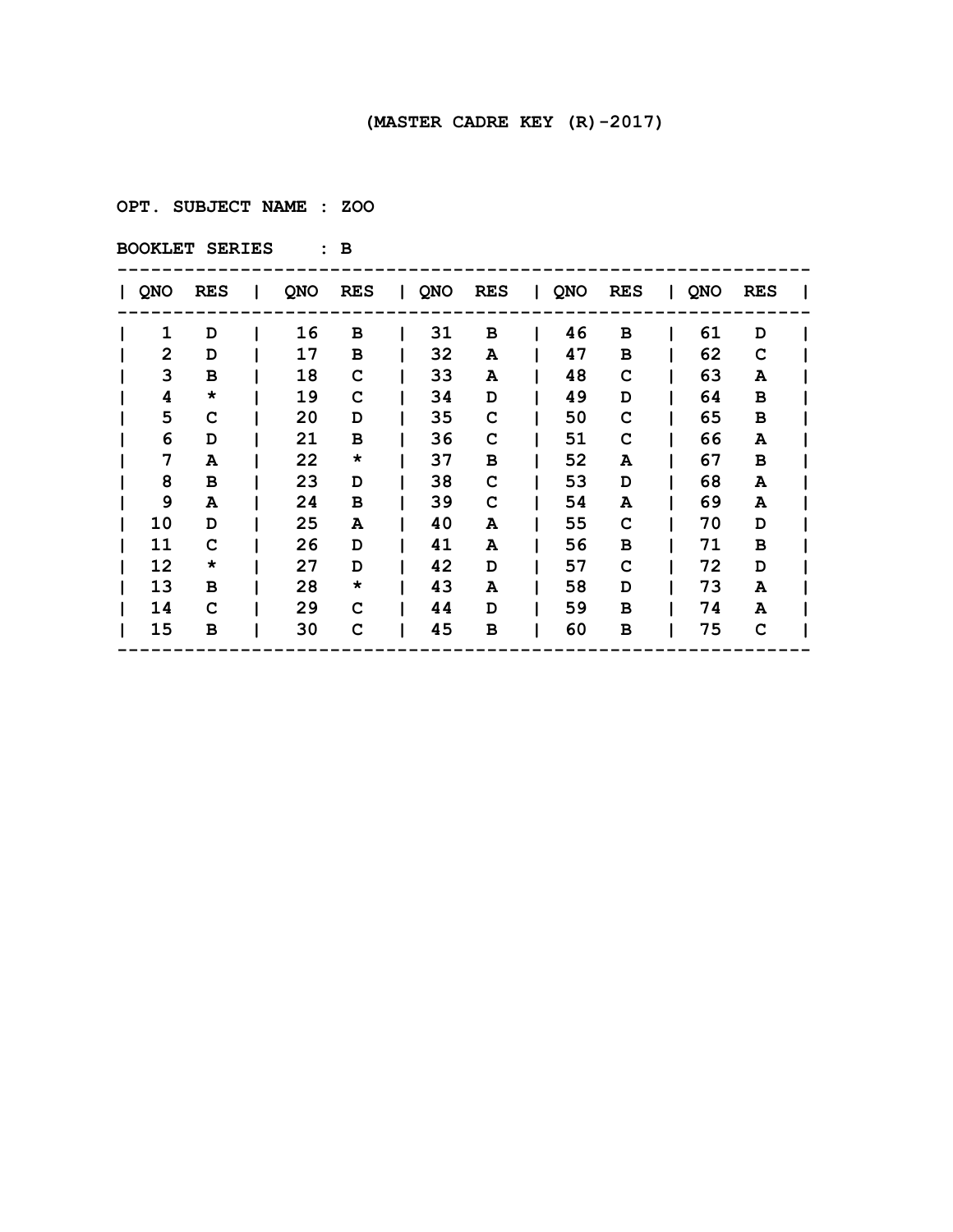**OPT. SUBJECT NAME : ZOO**

| QNO | <b>RES</b> | I. | QNO | RES | QNO | <b>RES</b> | QNO | <b>RES</b> | QNO | <b>RES</b> |  |
|-----|------------|----|-----|-----|-----|------------|-----|------------|-----|------------|--|
| 1   | в          |    | 16  | C   | 31  | A          | 46  | A          | 61  | A          |  |
| 2   | A          |    | 17  | A   | 32  | C          | 47  | D          | 62  | D          |  |
| 3   | D          |    | 18  | A   | 33  | в          | 48  | в          | 63  | C          |  |
| 4   | D          |    | 19  | D   | 34  | C          | 49  | D          | 64  | $\star$    |  |
| 5   | *          |    | 20  | A   | 35  | D          | 50  | A          | 65  | в          |  |
| 6   | C          |    | 21  | D   | 36  | в          | 51  | A          | 66  | C          |  |
| 7   | C          |    | 22  | в   | 37  | в          | 52  | C          | 67  | в          |  |
| 8   | в          |    | 23  | в   | 38  | D          | 53  | D          | 68  | в          |  |
| 9   | A          |    | 24  | в   | 39  | C          | 54  | D          | 69  | в          |  |
| 10  | A          |    | 25  | C   | 40  | A          | 55  | в          | 70  | C          |  |
| 11  | D          |    | 26  | D   | 41  | в          | 56  | $\star$    | 71  | C          |  |
| 12  | C          |    | 27  | C   | 42  | в          | 57  | C          | 72  | D          |  |
| 13  | C          |    | 28  | C   | 43  | A          | 58  | D          | 73  | в          |  |
| 14  | в          |    | 29  | A   | 44  | в          | 59  | A          | 74  | $\star$    |  |
| 15  | C          |    | 30  | D   | 45  | A          | 60  | в          | 75  | D          |  |
|     |            |    |     |     |     |            |     |            |     |            |  |